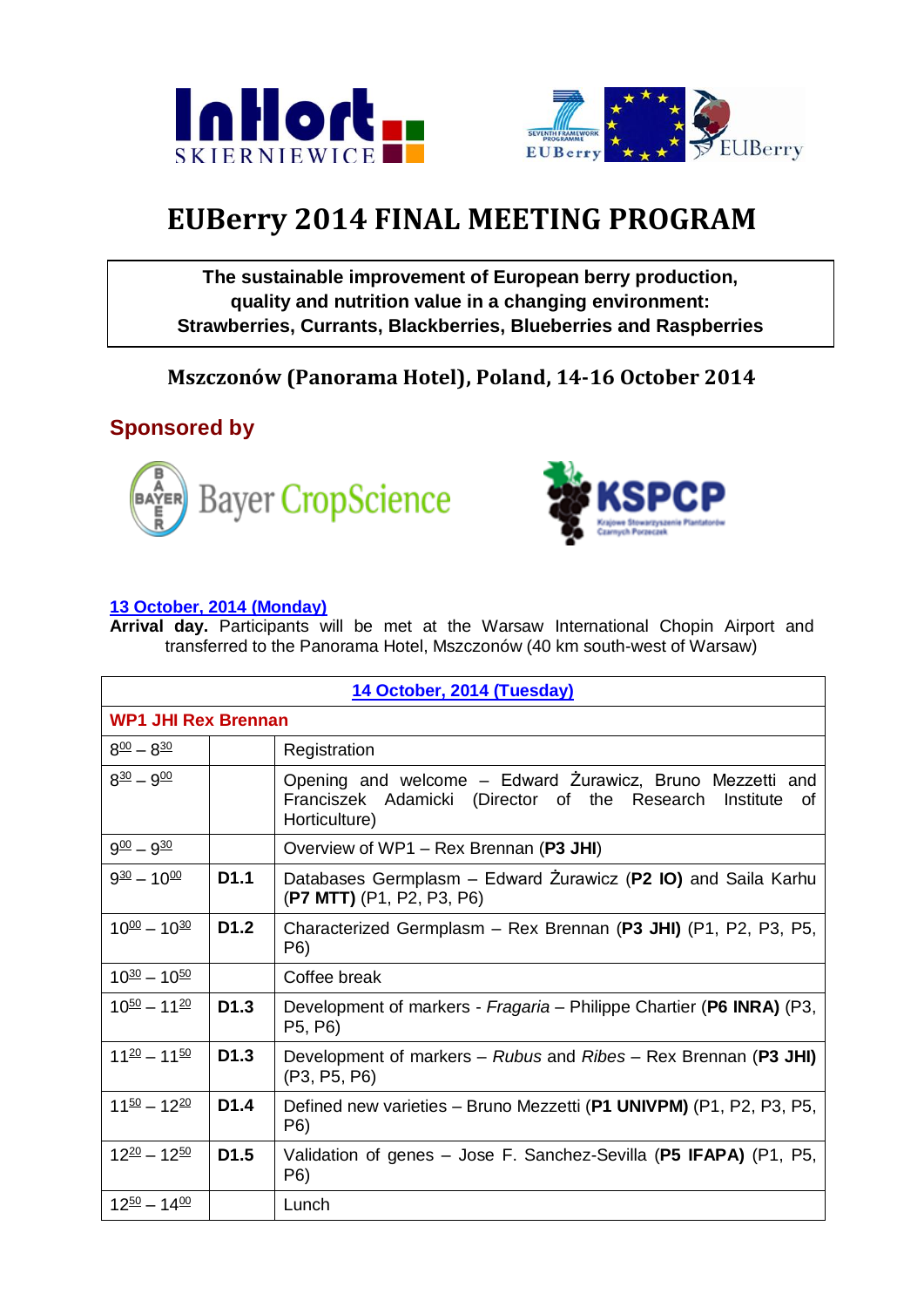| <b>WP2 MTT Paivi Parikka</b>      |                  |                                                                                                                                                                                                                  |  |  |
|-----------------------------------|------------------|------------------------------------------------------------------------------------------------------------------------------------------------------------------------------------------------------------------|--|--|
| $14\frac{00}{2} - 14\frac{45}{2}$ | D <sub>2.1</sub> | Develop method to use LED - P14 INIAV (P2, P7, P8)                                                                                                                                                               |  |  |
|                                   |                  | 1. Use of LEDs in early production of strawberries - Krzysztof<br>Klamkowski (P2 IO) - 15 min.<br>2. Use of LEDs for strawberry and Raspberry - Rolf Nestby (P8                                                  |  |  |
|                                   |                  | Bioforsk)- 15 min.<br>3. Methods to avoid frost injury in berry plants - Paivi Parikka (P7<br>$MTT$ ) – 15 min.                                                                                                  |  |  |
| $14\frac{45}{2} - 15\frac{30}{2}$ | D <sub>2.2</sub> | Plant architecture - P8 BIOFORSK (P1, P6, P8, P10, P13, P14)                                                                                                                                                     |  |  |
| $15^{30} - 15^{50}$               |                  | Coffee break                                                                                                                                                                                                     |  |  |
| $15^{50} - 16^{35}$               | D <sub>2.3</sub> | Propagation methods - P9 DLO (P1, P2, P6, P7, P8, P9, P11, P13,<br>P <sub>14</sub> )                                                                                                                             |  |  |
|                                   |                  | 1. Evaluation of efficiency of a nursery system for production of<br>strawberry potted plants in protected conditions - Anna Tryngiel-<br>Gać and Waldemar Treder (P2 $IO$ ) – 5 min.                            |  |  |
|                                   |                  | 2. IPM strategy for flower thrips control in open field strawberry<br>production - Gijs van Kruistum (P9 DLO) - 5 min.                                                                                           |  |  |
|                                   |                  | 3. IPM strategy for disease control in open field strawberry production<br>- Bert Evenhuis (P9 DLO) - 5 min.                                                                                                     |  |  |
|                                   |                  | 4. Utilisation of beneficial microorganisms in bio control and<br>increasing disease resistance - Päivi Parikka (P7 MTT) - 10 min.                                                                               |  |  |
|                                   |                  | 5. Evaluation of drought tolerance of strawberry cultivars under<br>protected conditions - Krzysztof Klamkowski (P2 IO) – 5 min.                                                                                 |  |  |
|                                   |                  | 6. Nutrient use efficiency of raspberry - Gianluca Savini (P13<br>Sant'Orsola) - 10 min.                                                                                                                         |  |  |
| $16^{35} - 17^{20}$               | D <sub>2.4</sub> | Season production extension - P13 Sant'Orsola (P1, P2, P11, P13,<br>P <sub>14</sub> )                                                                                                                            |  |  |
| $17^{20} - 18^{00}$               | D <sub>2.5</sub> | Crop season extension - P2 IO (P2, P8, P14)                                                                                                                                                                      |  |  |
|                                   |                  | 1. Season extension of late season (i.e. primocane) fruiting raspberry                                                                                                                                           |  |  |
|                                   |                  | using different genotypes and different management procedures -<br>Mariusz Lewandowski and Edward Żurawicz (P2 IO) – 10 min.                                                                                     |  |  |
|                                   |                  | 2. Studies on micropropagated plants of red raspberry and blackberry<br>for improving availability of high-quality planting material - Tatjana<br>Vujović and Djurdjina Ružić (P2 Subcontract, Serbia) - 10 min. |  |  |
|                                   |                  | 3. Development of blackberry double cropping system by using soil<br>and substrate cultures and cold-stored plants - Pedro Oliveira (P14<br>$INIAV$ ) - 5 min.                                                   |  |  |
|                                   |                  | 4. Development a method for the off-season production of blueberry<br>by growth cycle manipulation of high bush blueberry cultivars in<br>substrate culture - Pedro Oliveira (P14 INIAV) - 5 min.                |  |  |
|                                   |                  | 5. Reduction of low-light stress in autumn fruiting raspberries in<br>polytunnels for season extension in Northern Europe - Rolf Nestby<br>$( P8 BIOFORM ) - 10 min.$                                            |  |  |
| 18 <sup>00</sup>                  |                  | Poster viewing                                                                                                                                                                                                   |  |  |
| $19^{00}$                         |                  | <b>Dinner</b>                                                                                                                                                                                                    |  |  |
|                                   |                  | 15 October, 2014 (Wednesday)                                                                                                                                                                                     |  |  |
| <b>WP3 JHI Derek Stewart</b>      |                  |                                                                                                                                                                                                                  |  |  |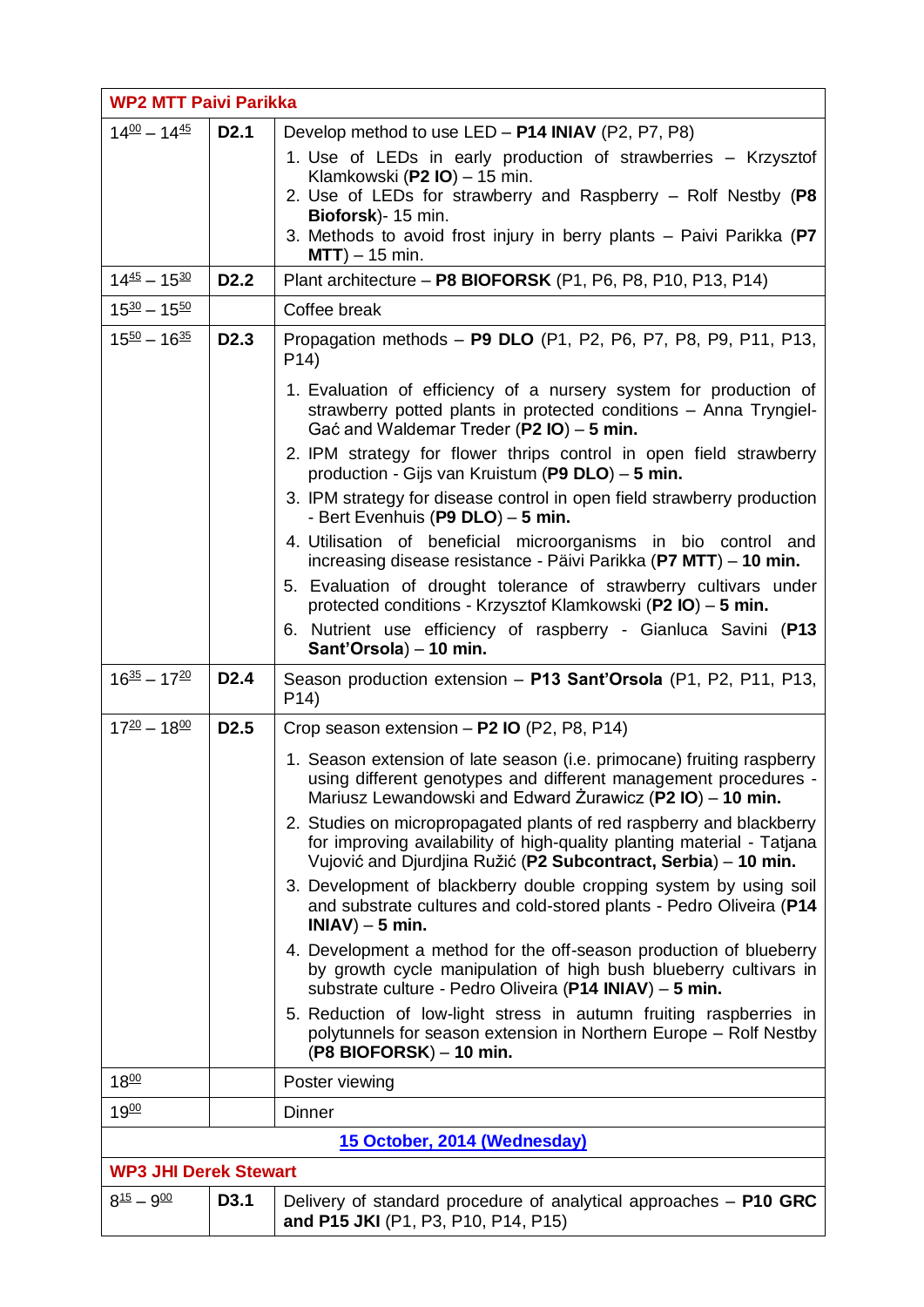|                                             |                  | 1. Bioactive components of raspberry grown in open field and under<br>plastic films varying in ultraviolet transparency - Erika Krüger (P10<br>GRC)<br>2. Variation of volatile patterns and sensory traits of raspberries<br>(Rubus idaeus L.) as influenced by cultivar, harvest date and<br>cultivation technique - Detlef Ulrich (P15 JKI)<br>3. Polyphenol composition of berry genotypes by LC-MS - Gary<br>Dobson (P3 JHI) |
|---------------------------------------------|------------------|-----------------------------------------------------------------------------------------------------------------------------------------------------------------------------------------------------------------------------------------------------------------------------------------------------------------------------------------------------------------------------------------------------------------------------------|
| $9^{00} - 9^{45}$                           | D3.2             | Pre-harvest approaches - P1 UNIVPM (P1, P3, P9)                                                                                                                                                                                                                                                                                                                                                                                   |
| $9^{45} - 10^{30}$                          | D <sub>3.3</sub> | Human health benefits $-$ P4 ITQB (P1, P3, P4)                                                                                                                                                                                                                                                                                                                                                                                    |
|                                             |                  | 1. Impact of digestion of fruit polyphenols - Gary Dobson (P3 JHI)- 10<br>min                                                                                                                                                                                                                                                                                                                                                     |
|                                             |                  | 2. Berry polyphenols: bioavailability and bioactivities in cancer and<br>neurodegenerative diseases - Claudia Santos (P4 IBET)-15 min                                                                                                                                                                                                                                                                                             |
|                                             |                  | 3. IVD of berries and effect on intestinal gut cells and lit, overview<br>content and gut & immune effects - Jurriaan Mes (P9 DLO)-10 mi                                                                                                                                                                                                                                                                                          |
| $10^{30} - 10^{50}$                         |                  | Coffee break                                                                                                                                                                                                                                                                                                                                                                                                                      |
| $10^{50} - 11^{35}$                         | D <sub>3.4</sub> | Characterisation and quantification of germplasm quality - P1<br>UNIVPM (P1, P2, P3, P4, P5, P10, P11, P13)                                                                                                                                                                                                                                                                                                                       |
| $11^{35} - 12^{20}$                         | D <sub>3.5</sub> | Shelf life - P9 DLO (P9)                                                                                                                                                                                                                                                                                                                                                                                                          |
| $12^{20} - 12^{40}$                         |                  | Bayer CropScience support the European berry research and industry<br>- Dr Mirosław Korzeniowski, Horticulture Crop Manager<br>(Sponsor of the meeting)                                                                                                                                                                                                                                                                           |
| $12^{40} - 14^{00}$                         |                  | Lunch                                                                                                                                                                                                                                                                                                                                                                                                                             |
| <b>WP4 DLO Marianne Groot</b>               |                  |                                                                                                                                                                                                                                                                                                                                                                                                                                   |
| $14^{00} - 14^{30}$                         | D4.1             | Farm economics of Euberry - Peter Roelofs (P9 DLO) and Krzysztof<br>Zmarlicki (P2 IO)                                                                                                                                                                                                                                                                                                                                             |
| $14^{30} - 15^{00}$                         | D4.2             | Market Analysis - Eike Kaim (P10 GRC) and Krzysztof Zmarlicki (P2<br>IO)                                                                                                                                                                                                                                                                                                                                                          |
| $15^{00} - 15^{30}$                         | D4.3/<br>D4.4    | EUberry effective marketing strategies - Siet Sijtsema (presentation)<br>and Karin Zimmermann (P9 DLO)                                                                                                                                                                                                                                                                                                                            |
| $15^{30} - 16^{00}$                         | D4.5             | Interactive analysis of both economics and marketing for strawberry -<br>Marianne Groot, Karin Zimmermann, Siet Sijtsema (P9 DLO),<br>Krzysztof Zmarlicki (P2 IO), Eike Kaim (P10 GRC) and Peter Roelofs<br>( P9 DLO)                                                                                                                                                                                                             |
| $16\frac{00}{2} - 16\frac{20}{2}$           |                  | Coffee break                                                                                                                                                                                                                                                                                                                                                                                                                      |
| $16^{20} - 17^{25}$                         |                  | General discussion on EUBERRY R&D achievements                                                                                                                                                                                                                                                                                                                                                                                    |
| $17^{\underline{25}} - 17^{\underline{45}}$ |                  | National Blackcurrant Growers Associations - Activities in the<br>development of modern blackcurrant production - Piotr Baryła, Vice<br>President of the International Blackcurrants Association (Sponsor of<br>the meeting)                                                                                                                                                                                                      |
| $17^{45}$                                   |                  | Poster viewing                                                                                                                                                                                                                                                                                                                                                                                                                    |
| 1900                                        |                  | <b>Dinner</b>                                                                                                                                                                                                                                                                                                                                                                                                                     |